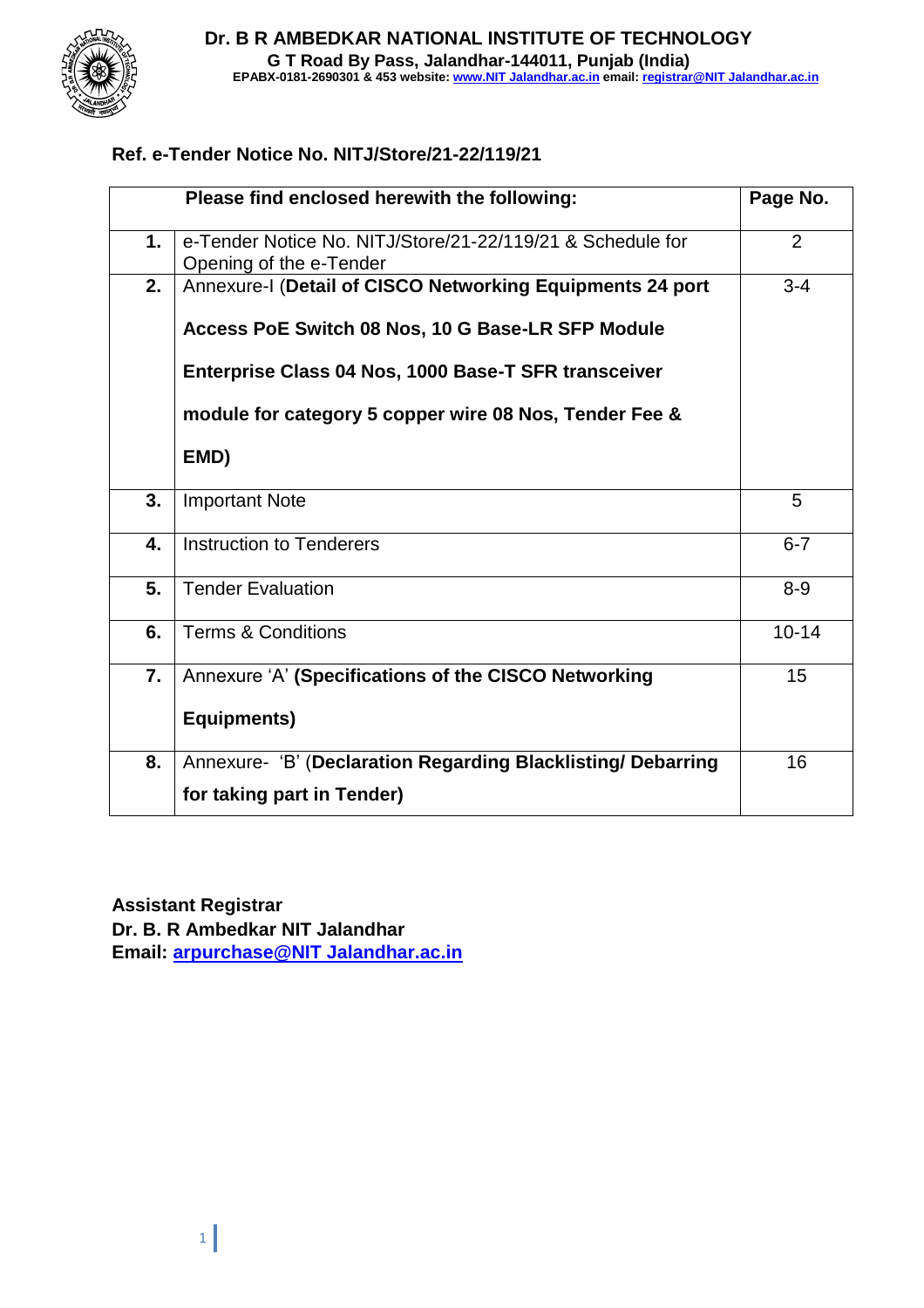

#### **THIS DOCUMENT IS FOR REFERENCE ONLY. ONLY E-TENDERS WILL BE ACCEPTED**

#### **e-Tender Notice No. NITJ/Store/21-22/119/21**

**National Institute of Technology, Jalandhar invites e-tender for Comprehensive Annual Maintenance Contract (CAMC) of CISCO Networking Equipments 24 port Access PoE Switch 08 Nos, 10 G Base-LR SFP Module Enterprise Class 04 Nos, 1000 Base-T SFR transceiver module for category 5 copper wire 08 Nos for the Computer Centre of the Institute, as per detail available at Annexure-I along with Tender Fee & EMD as per details given below:**

|    | Downloading & Submission of Online<br>e-tender/bids | Start Date: 09.02.2022 at 03:00 PM |
|----|-----------------------------------------------------|------------------------------------|
|    | Last date of submission of online bids              | End Date: 02.03.2022 at 03:00 PM   |
| Ш  | Physical submission of Tender Fee<br>and EMD        | End Date: 03.03.2022 at 03:00 PM   |
| IV | <b>Opening of Technical e-Bid (online)</b>          | 03.03.2022 at 03:00 PM             |

**Detailed Terms and Conditions are available in e-tender document. The bid document can be downloaded from the CPP Portal.**

**Complete tender document is available for reference purposes on Institute website [www.NIT Jalandhar.ac.in a](http://www.nitj.ac.in/)nd CPP Portal. Only e-tenders will be accepted.**

**Registrar**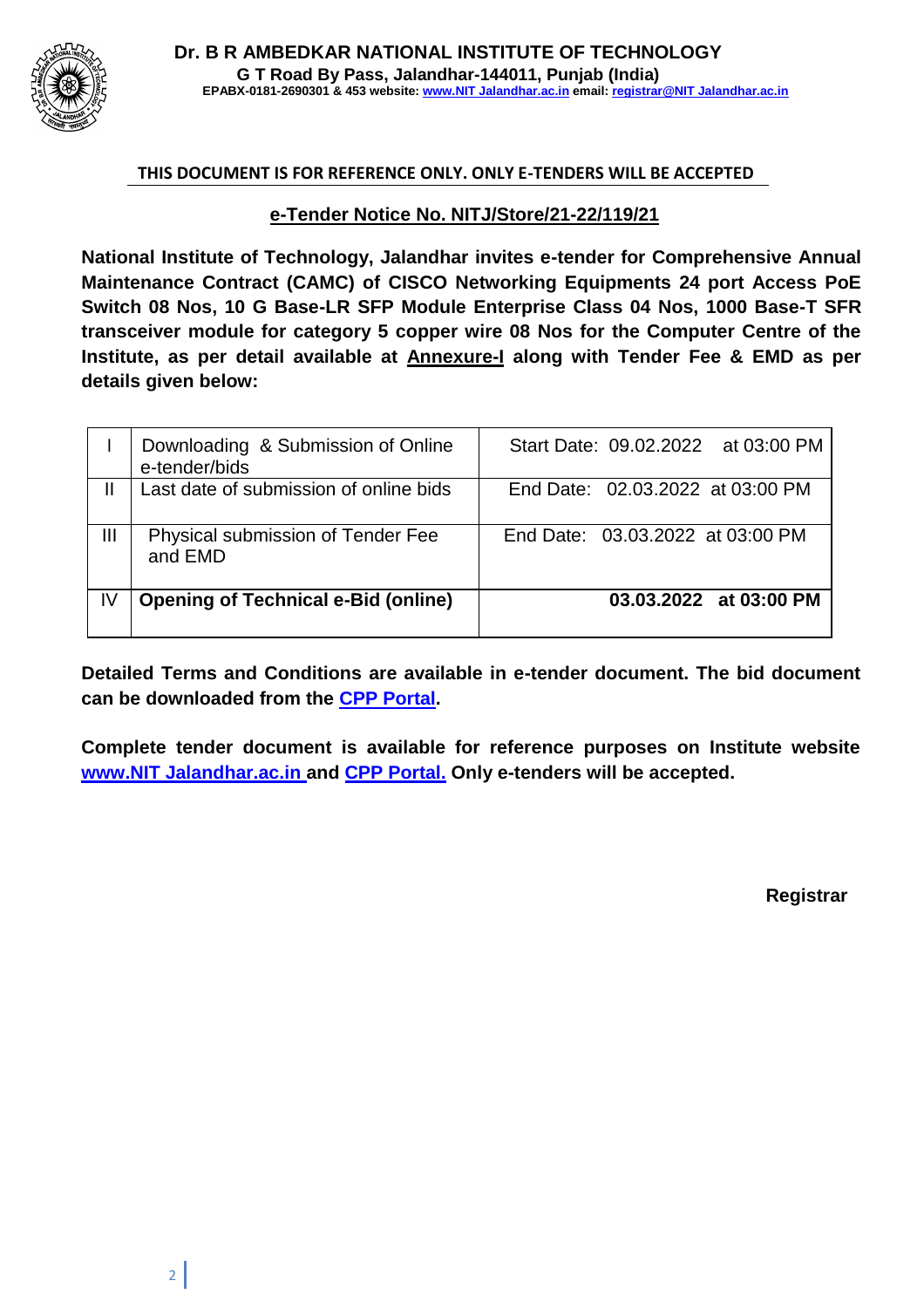

### **Annexure-I**

### **Ref. No. e-Tender Notice No. NITJ/Store/21-22/119/21**

**Detail of CISCO Networking Equipments, Tender Fee & EMD are as under:**

| Sr.<br>No. | <b>Item/Equipment</b>                                               | Qty.    | <b>Tender Fee</b> | EMD         |
|------------|---------------------------------------------------------------------|---------|-------------------|-------------|
|            | 24 Port Access PoE Switch                                           | 08Nos.  | Rs.500/-          | Rs.30,000/- |
| 2.         | Base-LR SFP<br><b>Module</b><br>10<br>G<br><b>Enterprise Class</b>  | 04 Nos. |                   |             |
| 3.         | 1000 Base-T SFR transceiver<br>module for category 5 copper<br>wire | 08 Nos. |                   |             |

**\*Exemption of Tender fee & EMD will only be given to MSME/NSIC registered tenderers.**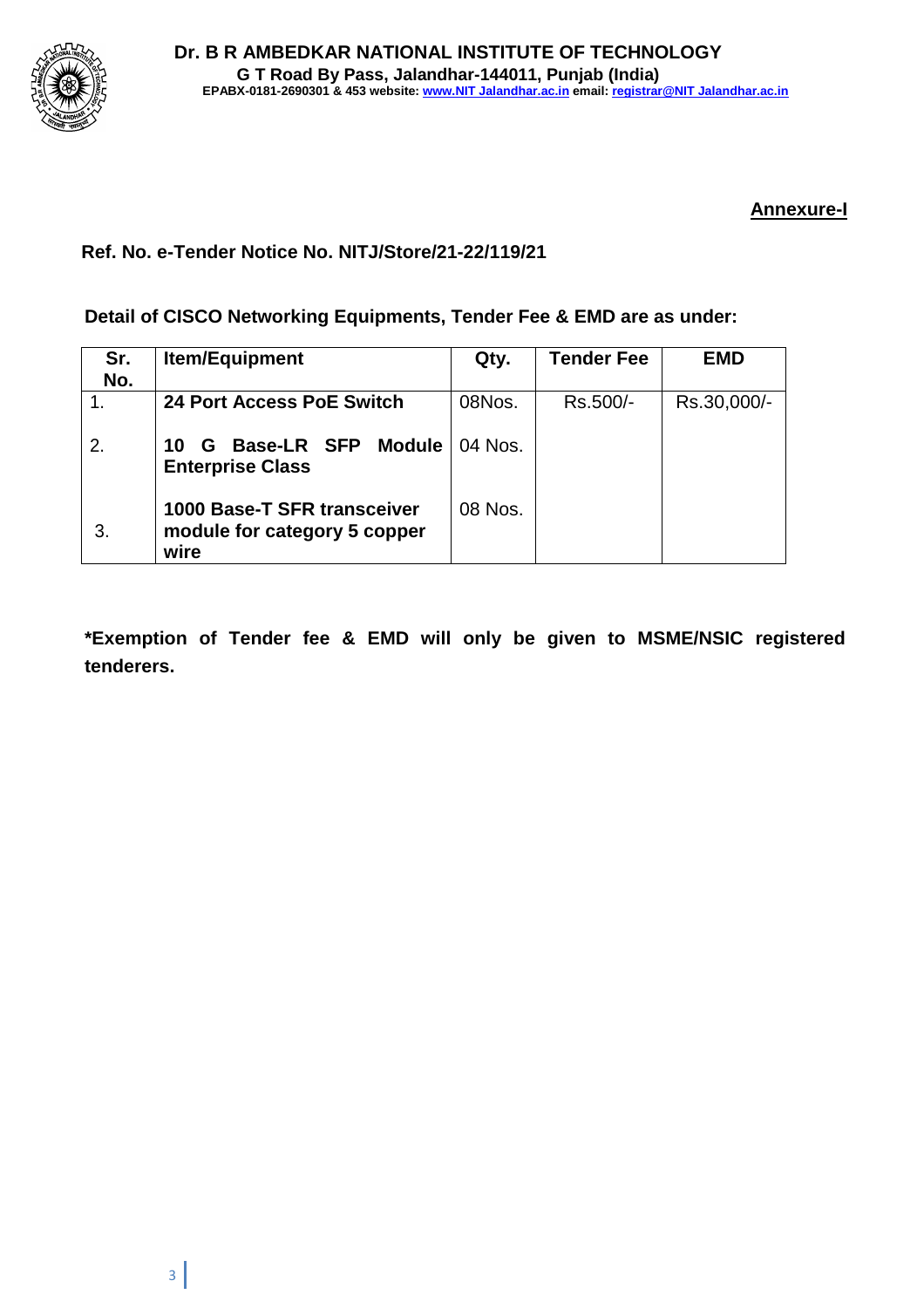

### **CISCO Networking Equipments:**

| <b>Line</b><br><b>Number</b>                        | <b>Part Number</b> | Qty. | <b>Description</b>              | Qty. |  |  |
|-----------------------------------------------------|--------------------|------|---------------------------------|------|--|--|
| <b>24 Port Access PoE Switch</b>                    |                    |      |                                 |      |  |  |
|                                                     | <b>WS-C2960X-</b>  |      | Catalyst 2960-X 24 GigE PoE     |      |  |  |
|                                                     | 24PD-L             | 01   | 370 W, 2x 10 G SFP+, LAN Base   |      |  |  |
|                                                     | <b>CON-SNT-</b>    |      | SNTC-8X5XNBD Catalyst 2960-     | 08   |  |  |
| 1.1                                                 | WSC604DL           | 01   | X24G                            |      |  |  |
|                                                     |                    |      | Power Retainer Clip For 3560-C, |      |  |  |
| 1.2                                                 | <b>PWR-CLP</b>     | 01   | 2960-C and                      |      |  |  |
|                                                     |                    |      | AC Power Cord (South Africa),   |      |  |  |
| 1.3                                                 | CAB-ACSA           | 01   | C13, BS, 546, 1.8m              |      |  |  |
|                                                     |                    |      |                                 |      |  |  |
| <b>SFP: 10G Fiber Module and Copper Transceiver</b> |                    |      |                                 |      |  |  |
|                                                     |                    |      | 10G BASE-LR SFP Module          | 04   |  |  |
| 2.0                                                 | SFP-10G-LR-S       | 01   | <b>Enterprise Class</b>         |      |  |  |
|                                                     |                    |      | 1000 BASE-T SFP transceiver     | 08   |  |  |
|                                                     |                    |      | module for Category 5 copper    |      |  |  |
| 2.1                                                 | <b>GLC-TE</b>      | 01   | wire                            |      |  |  |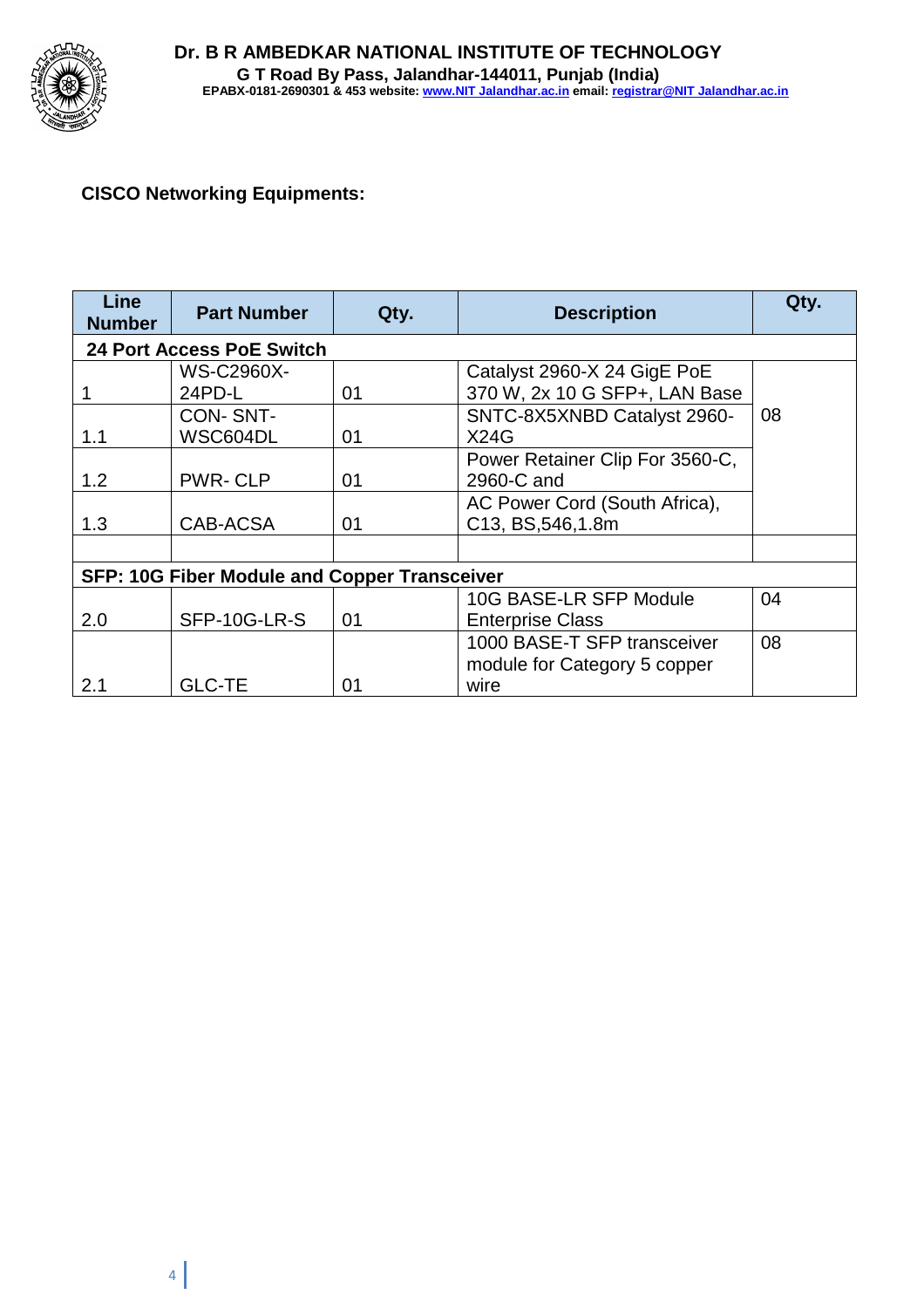

#### **Important Note**

- 1. All corrigenda, addenda, amendments and clarifications regarding this tender document will be uploaded on the website www.NIT Jalandhar.ac.in and CPP Portal and not in the newspapers; Tenderers shall keep themselves updated with all such developments.
- 2. In case, the last date of receipt/opening of bids falls on holiday, the bids shall be receipt/opened on the next working day at same time.
- 3. In case, the last date of submission of EMD & Tender fee falls on holiday, the EMD & Tender fee shall be submitted on the next working day at same time.
- 4. Tenderer who has downloaded the tender document form from the institute website, shall submit a declaration along with tender document that I/We have downloaded the Tender Form from the institute website www.NIT Jalandhar.ac.in and I/we have not tempered /modified the tender form in any manner. In case, if the same is found to be tempered/modified in any manner, I/we understand that my/our tender will be summarily rejected and I/we are liable to be banned from doing business with institute.
- 5. **Tender fee of Rs.500/- (Non- refundable) in the form of DD in favour of Director, D R B R Ambedkar NIT, Jalandhar.**
- 6. **EMD (refundable) in the form of DD in favour of Security- A/c, DR B R Ambedkar NIT, Jalandhar.**
- **7.The EMD and Tender fee are be submitted as per dates mentioned in schedule, failing which e-bids will not considered.**
- ❖ **All the tenderers are required to submit the Tender Fee and EMD as per requirement of tender document failing which bids received straightway rejected and bid will be treated invalid.**
- ❖ **Note: If the tenderer inadvertently or otherwise upload the quoted rates in the technical bid, the bid will be straightway rejected and treated invalid.**
- ❖ **If the tenderer is exempted for payment of Tender Fee and EMD as NSIC/MSME registered tenderers, then tenderer is required to submit NSIC/MSME exemption certificate for same. The Certificate must be valid as on last date of submission of bid.**

**Tenderer must submit a scanned copy (duly signed and stamped) regarding terms & conditions as per our tender documents along-with make/model, specifications, bill of quantity as per required equipment in the technical bid for examine the bid as per our institute tender documents. It is noted that no rate should be depicted in the letter head.**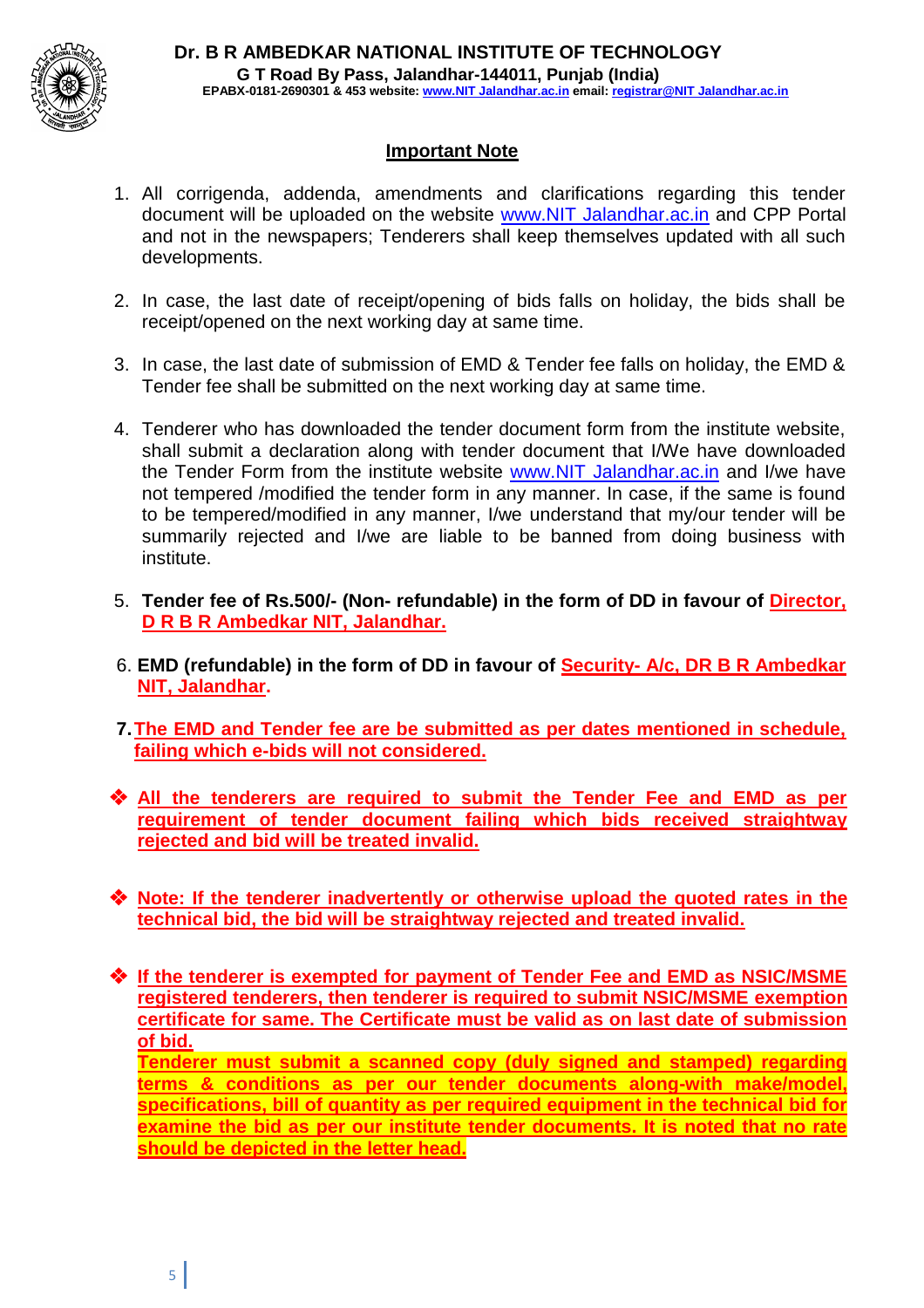

#### **Instructions to Tenderer**

- 1. No tender will be accepted in physical form. The tenderers shall have to submit their bids online in Electronic Format under Digital Signatures. For participation in the e-tendering process, the tenderers need to register themselves on CPP Portal.
- 2. Bids are to be submitted online and opened online as per time given failing which no tender will be considered.
- 3. Bids will be opened online as per time given schedule.
- 4. **Before submission of online bids, tenderers must ensure that scanned copies of all the necessary/relevant documents have been uploaded with the bid which should be duly signed and stamped. The duly signed and stamped copies of Terms & Conditions of the tender and other documents of the Tender & Annexures must be uploaded, failing which their bids may be rejected.**
- 5. NIT JALANDHAR, will not be responsible for any delay in online submission of bids due to any reason whatsoever.
- **6. Tenderers should also upload the scanned copies of Tender fees/EMD/Exemption Certificate as specified in the tender documents along with online technical documents. EMD in the form of a Demand Draft in favor of the Security – A/c, Dr B R Ambedkar NIT, payable at Jalandhar (refundable separate) and Tender Fee in the form of a Demand Draft in favor of the Director, Dr B R Ambedkar NIT, payable at Jalandhar (Non- refundable separate) should also be submitted in physical form to the following address as per scheduled time given for physical submission of EMD and Tender fee. The Envelope should be super-scribed as EMD and Tender Fee for Tender for CISCO Networking Equipments 24 port Access PoE Switch 08 Nos, 10 G Base-LR SFP Module Enterprise Class 04 Nos, 1000 Base-T SFR transceiver module for category 5 copper wire 08 Nos sent to following address: -**

**Kind Attention- Assistant Registrar (Purchase Section) Director, Dr. B R Ambedkar National Institute of Technology, G T Road Amritsar Bye Pass, Jalandhar-144001, Punjab (India).**

- 7. The details of EMD specified in the tender document should be same as submitted online (scanned copies). Otherwise tender will be rejected summarily.
- 8. The conditional bids shall not be considered and will be out rightly rejected.
- 9. The Financial Bid through e-tendering process shall be opened of only those tenderers, who will qualify in the technical bid and approved by the Purchase Committee/Technical Experts. The date, time & place of opening of the financial bid(s) will be intimated in due course of time.

**Read and Accepted**

6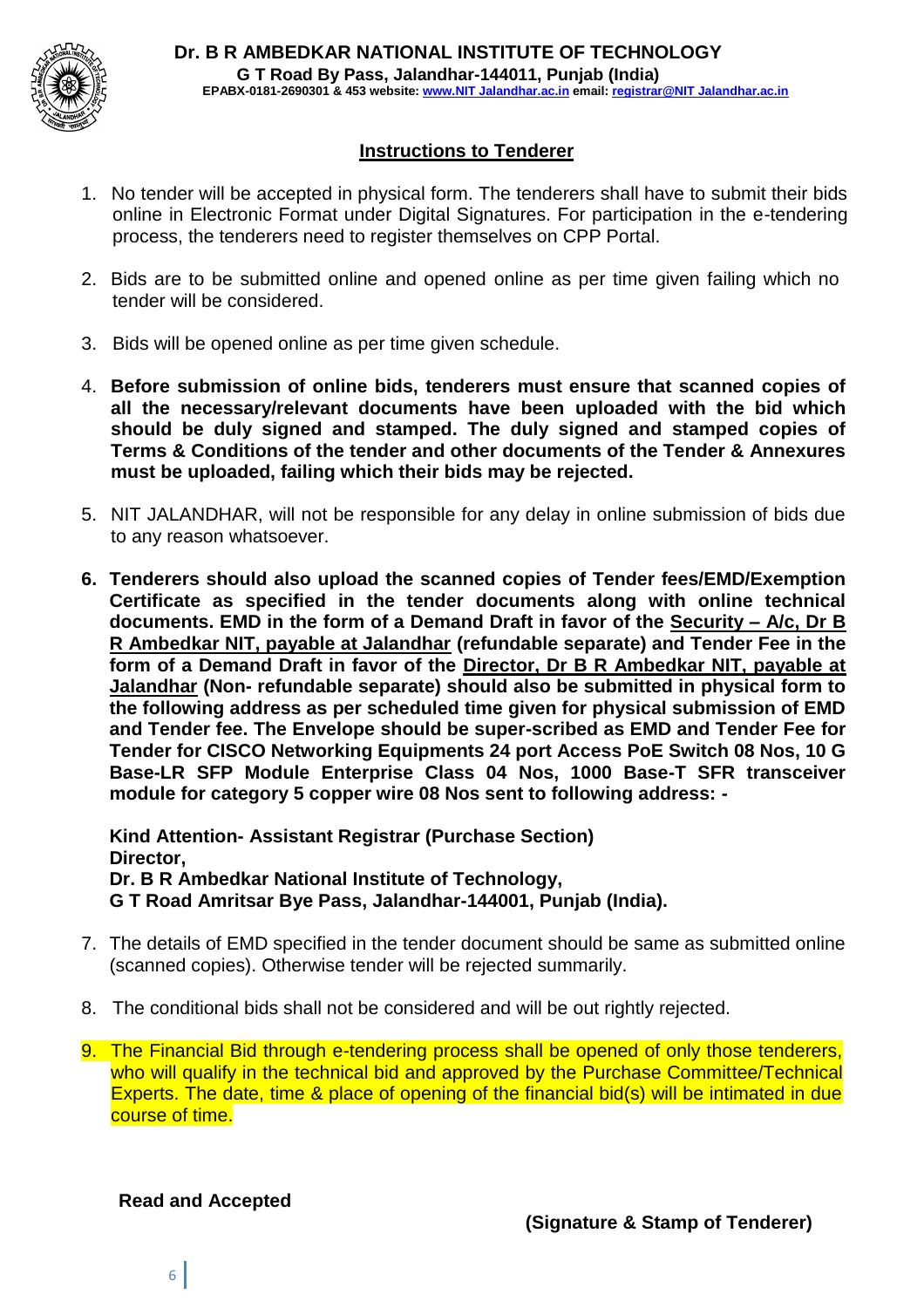

- 10. At any time prior to the deadline for submission of bid, the institute may, for any reason, whether at its own initiative or in response to a clarification requested by a prospective tenderer(s), modify the tender document by issuance of an amendment.
- 11. The amendment will be uploaded on Institute website and CPP Portal only. In order to provide reasonable time to prospective tenderer(s), for preparing their bid as per amendment, the institute may, at its discretion extend the deadline for the submission of tender.
- 12. The Institute is not liable to pay any interest on EMD. Earnest money deposit shall be forfeited, if the tenderer, withdraws its bid during the period of tender validity. The Earnest money deposit of the tenderers, whose tender has been found lowest will be kept till the period of contract. EMD deposit of the successful tenderer shall be forfeited, if it refuses or neglects to execute the contract in stipulated date as mentioned in the work order or fails to provide services during the contract period as specified by the institute. The EMD(s) of other Tenderer(s) whom offer will not found accordingly to required terms and conditions lowest will be released after finalization of Technical Bids/ Lowest Bid/Purchase.
- 13. The Director may accept a tender in part or whole of the quantity offered, reject any tender without assigning any reasons and may not accept the lowest tenderer. Further in case of any doubt/dispute, the decision of the Director of the Institute shall be final.
- 14. The offer shall be kept valid for minimum 120 days.
- 15. The tenderer should not have been debarred and/ or blacklisted by any Central Government/ or any State Government Department(s). This must be supported by an affidavit as per format given in **Annexure-"B"**.
- 16. If any information furnished by the tenderer is, at any stage found to be incorrect/false/fabricated, the Institute shall have the absolute right to forfeit the EMD, in addition to cancellation of contract, and in accordance with law, such other actions may be taken like black-listing of the tenderer etc.

**Read and Accepted. (Signature & Stamp of Tenderer)**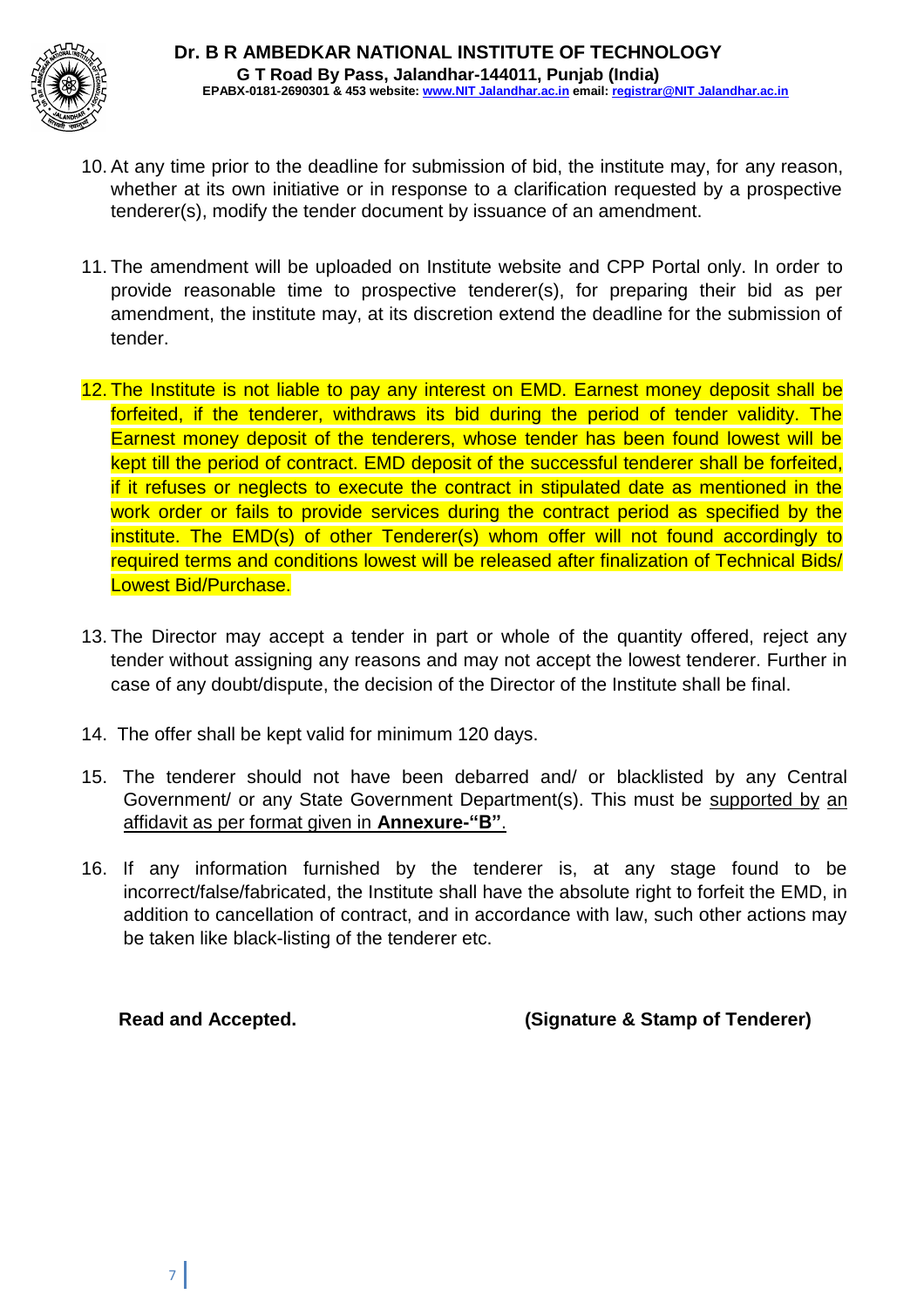

## **TENDER EVALUATION**

Institute will evaluate all the proposals to determine whether these are complete in all respects as specified in the tender document. Evaluation of the proposals shall be done in two stages as:

### **(a) Stage – I (Technical Evaluation):**

(i) Institute shall evaluate the technical bid(s) to determine the following like the bid qualifies the essential eligibility criteria or not, the tenderer has submitted the EMD & Tender fee or not, any computational errors have been made or not, all the documents have been properly filled or otherwise, all the documents have been submitted/ uploaded with technical bid or not, the specifications, location of their authorized service center will also be seen for evaluation etc.

After evaluation of technical bid(s), a list of the qualifying tenderer (s)/ tenderer s) shall be made. Short-listed tenderer(s) will be informed of the date, time and place of opening of financial bid(s) and they may attend or depute their authorized representative/s to attend the schedule of opening of financial bid(s) on the scheduled date and time, if they wish to do so. The representative(s) should have a letter of authority to attend the price bid(s) opening event.

### **PART – II (e-FINANCIAL BID):**

- a) Tenderers should offer the rates as per the format of BOQ as available on CPP Portal**. Detailed bill of material/quantity is also to be provided along with the price breakup of each item as per requirement of the tendered specification of the equipment in the online price bid at CPP Portal.**
- b) GST or any other taxes, Education Cess and other charges must be mentioned in the price bid. The financial evaluation/comparison will be made after including all the above mentioned charges/taxes.

### **Read and Accepted.**

**(Signature & Stamp of Tenderer)**

8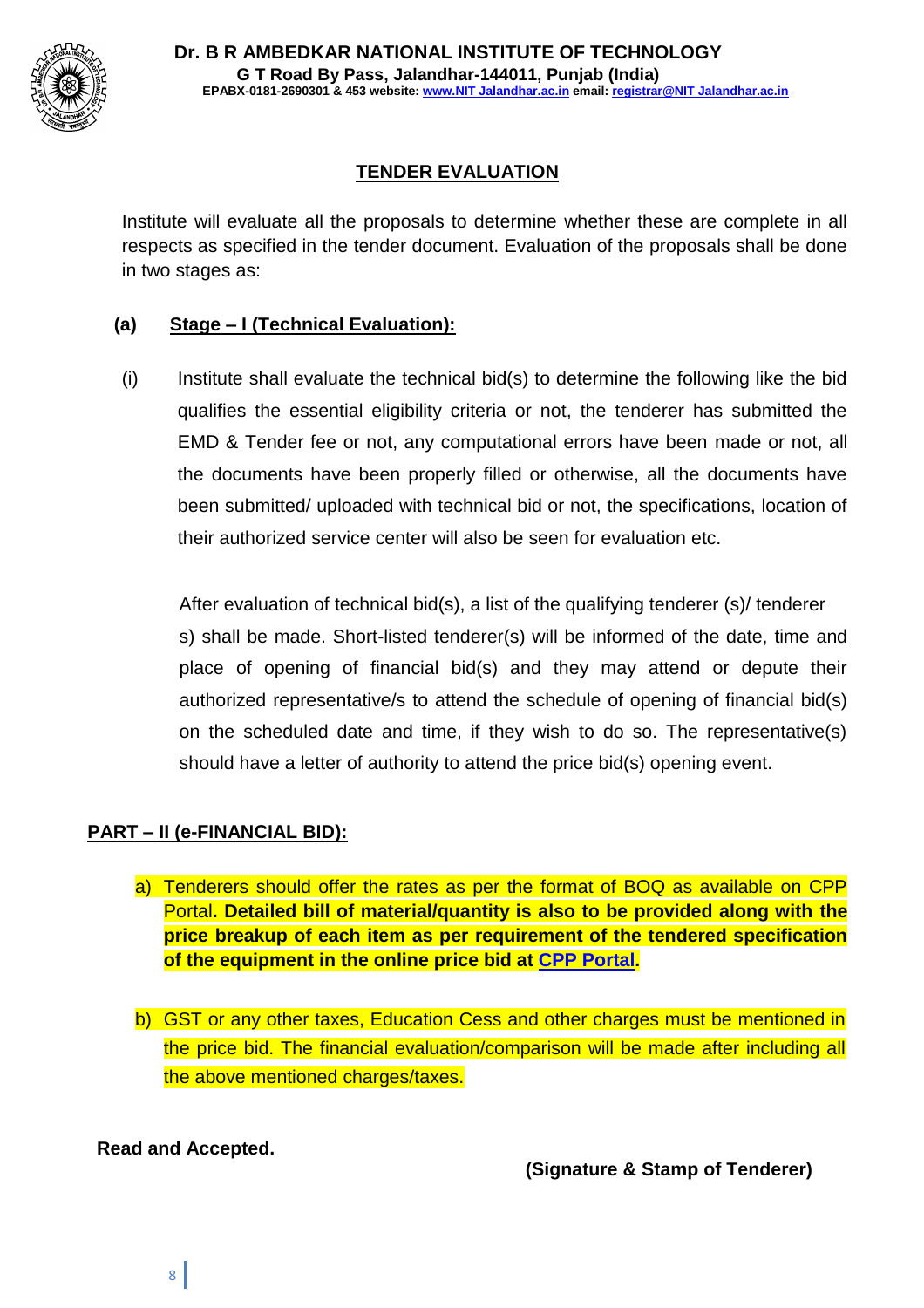

### **ARBITRATION:**

In case of any dispute or difference arising out in connection with the tender conditions/job order/Contract, the Institute and the Seller/Service Provider will address the dispute/difference for a mutual resolution and failing which, the matter shall be referred for arbitration to a sole Arbitrator to be appointed by the Institute.

The Arbitration shall be held in accordance with the provisions of the Arbitration and Conciliation Act, 1996 and the venue of arbitration shall be at Jalandhar only. The decision of the Arbitrator shall be final and binding on both the parties.

### **JURISDICTION:**

The courts at Jalandhar alone will have the jurisdiction to trial any matter, dispute or reference between parties arising out of this tender / contract. It is specifically agreed that no court outside and other than Jalandhar Court shall have jurisdiction in the matter.

**Read and Accepted.**

**(Signature & Stamp of Tenderer)**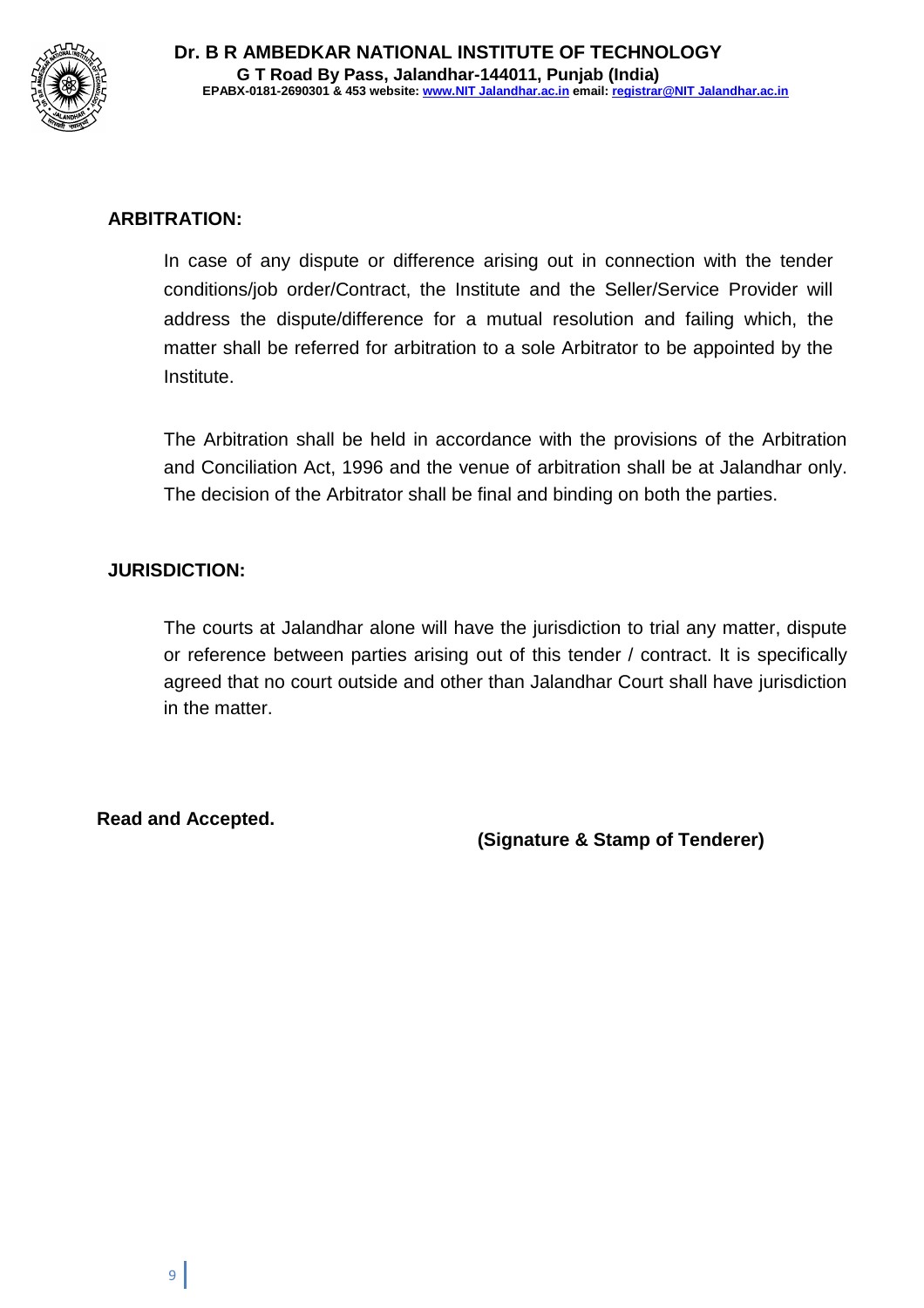

### **(ELIGIBILITY CUM TERMS & CONDITIONS)**

Terms and Conditions on which the work will be awarded to the successful tenderer are appended below: -

#### 1. **Description/Scope of Work:**

- (i) The CAMC (Comprehensive Annual Maintenance Contract) should be comprehensive in nature and will cover maintenance of hardware items (excluding client end) as **per details at Annexure-I** along with software support of these items for five years from the date of awarding the contract.
- (ii) The support should be provided in alliance with the OEM to provide original Hardware/Software of the same/higher configuration.
- (iii) The complete list of the Sr. Nos of the said hardware and licenses should be updated on the support website of the OEM.
- (iv) Latest Patches of the OS and the firmware should be updated on the said equipment from time to time or whenever the said update appears.
- (v) The breakdown calls should be attended via OEM telephonic support within six (6) hours of intimation even if the request is made over telephone (By calling to OEM Tech Support time: 8x5) by the Institute.
- (vi) All the items under CAMC should be repaired/ replaced within 72 hours.
- (vii) CAMC includes essential servicing and repairs/fixing/replacement of all the electrical/ electronic and mechanical components of the items put under CAMC. Therefore, the firm shall bear cost of all spare parts of related items or any other item necessary for proper operation of the original equipment. CAMC includes items even if it is burnt or damaged due to power fluctuation. No extra charges would be payable by NIT Jalandhar.
- (viii) All the defective parts should be replaced free of cost of the same make, model, etc of same or higher specification.
- (ix) The items under CAMC are located at Dr. B R Ambedkar National Institute of Technology (NIT JALANDHAR), G T Road By Pass, Jalandhar, Punjab (India).

### (x) **Tenderer Responsibility: -**

- a. Conducting unscheduled corrective and remedial maintenance/repair including supply and replacement of defective or unserviceable parts or components of these equipment.
- b. One preventive maintenance should be done in every quarter on prior permission from the Computer Centre.
- c. Reports on Preventive/ Breakdown maintenance and uptime efficiency of all the items under CAMC should be submitted at the end of each quarter.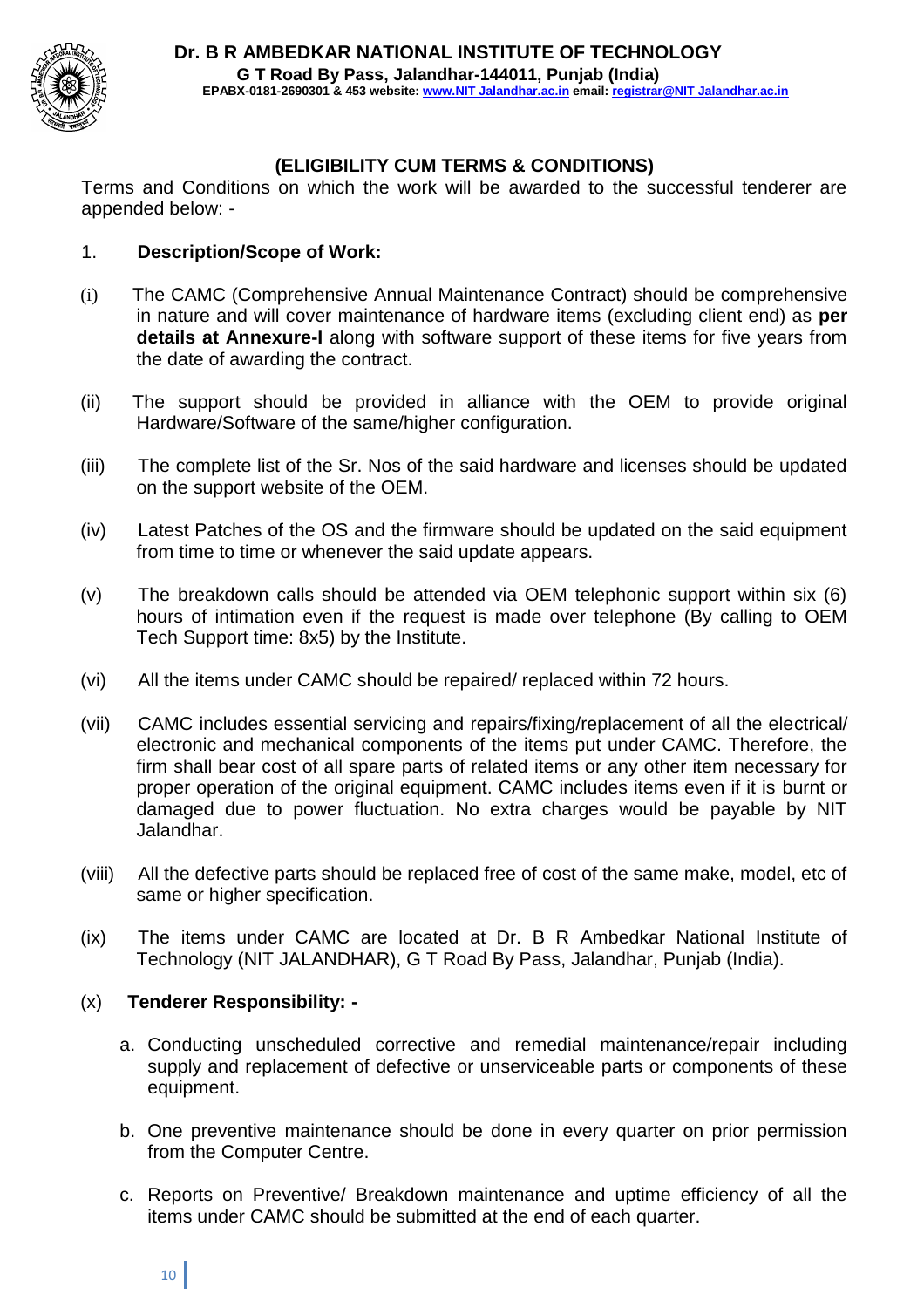

### 2. **Tenderer Eligibility: -**

- **i.** Tenderer should be authorized dealer for sales and service of OEM products and service from last five years. Copy of relevant certificate must be enclosed.
- ii. The tenderer should enclose at least three documents regarding Customer Satisfactory Certificate of execution of work done especially for Server/Network and AMC in Government Sector/PSU in the last three years.
- iii. The tenderer should provide details of his major projects of similar kind of work undertaken in last three years as per the enclosed formats of technical bid. (Annexure A)
- iv. The tenderer should have CISCO certified professionals for maintaining the services of network. OEM authorization certificate from CISCO is required to be submitted.
- v. The maintenance /repair work should be carried out at the NIT Jalandhar premises only. In case, any equipment is necessary to be taken outside NIT JALANDHAR premises for service/repair, the approval will be granted by the Competent Authority only in case of exceptional circumstances.
- vi. The tenderer should be able to supply original spare parts of Network components.
- vii. The tenderer should have their own test and repair facility with certified engineers.
- viii. A copy of the GST number as well as PAN number of the firm should be submitted.
- ix. The firm should submit an undertaking (Annexure-B) that it has not been barred or blacklisted by any of the Central/ State Government/ Departments/Organization/Central or State PSU.
- x. Successful tenderer will have to sign an agreement with NIT JALANDHAR on a Rs. 100/- stamp paper as per the format provided by NIT JALANDHAR. The tenderer shall bear the cost of stamp paper.
- xi. On completion of the contract period, the firm will have to hand over all the equipment under CAMC in perfect working condition to NIT JALANDHAR, failing which the amount spent on setting the equipment repaired/in working condition from the open market will be deducted from the security deposit/bill amount of the firm.
- xii. Director, NIT JALANDHAR reserves the right to reject or accept any tender document without assigning any reason and does not bind himself to accept the lowest or any tender.
- xiii. The equipment are located at Dr. B R Ambedkar National Institute of Technology (NIT JALANDHAR), G T Road By Pass, Jalandhar, Punjab (India) and can be inspected during any working day between 2.00 PM to 5.00 PM with prior appointment to Head Computer Centre.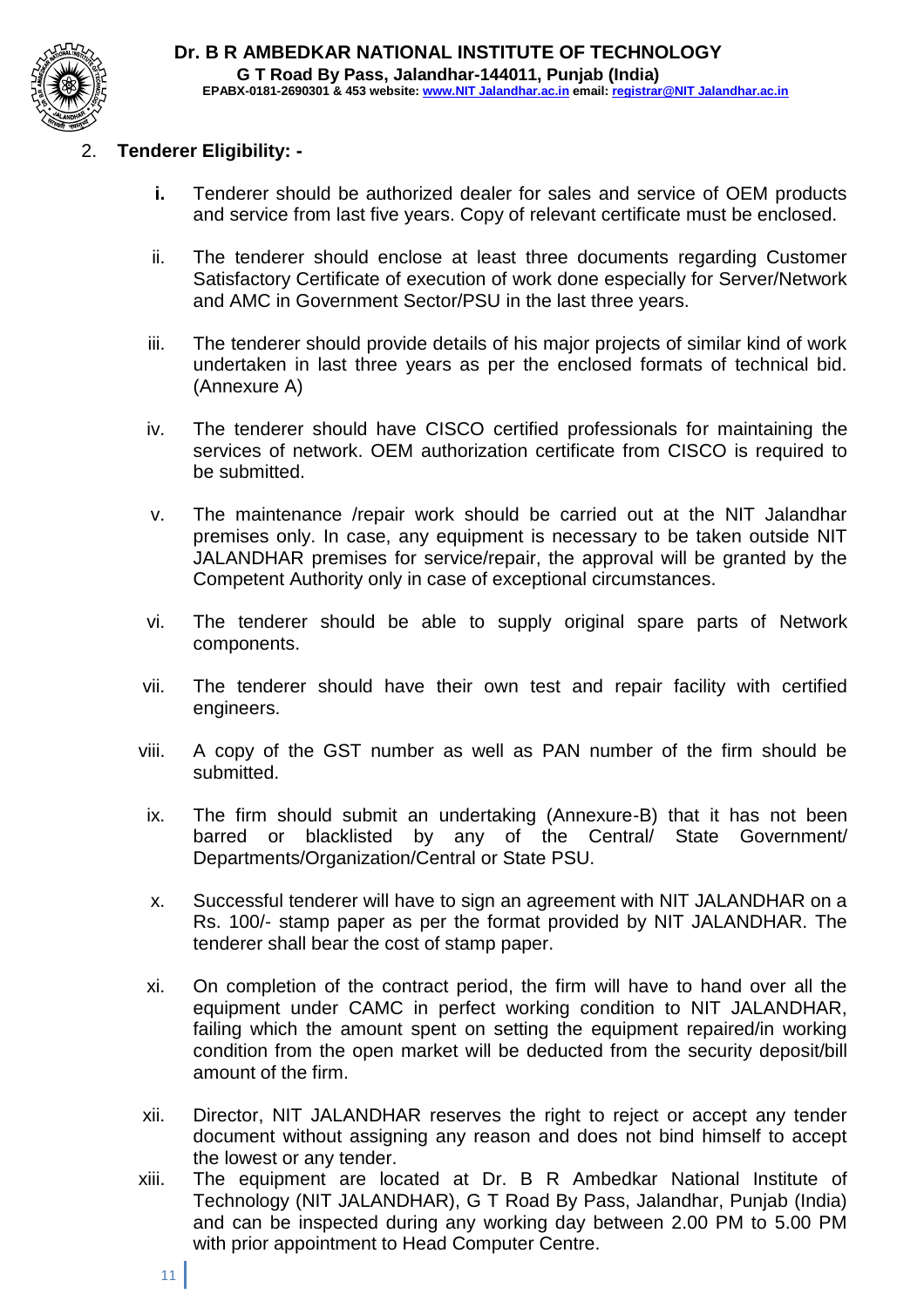

- 3. No installation charges, transportation charges and other incidental charges will be paid.
- 4. Work Order will be placed to the lowest quote as per mentioned in the Tender documents.
- 5. All alterations in the rates should be signed in ink otherwise the tender will be not considered.
- 6. The lowest quoted tenderer (L-1) shall be chosen on the basis of lowest quote against the bid received.
- 7. **CAMC Contract Period:** Period of Contract will be for 5 years from the date of acceptance of the contract/work order.
- 8. The Director NIT, Jalandhar reserves the right to accept/reject all/any of the bid without assigning any reason.
- 9. GST or any other chargeable duty where applicable must be specifically mentioned, failing which no tax or duty will be allowed at subsequent stage.
- 10. All items shall be indicated both in words as well as in figures. If there is difference between amount quoted in words and figures, amount quoted in words shall prevail.

#### 11. **Payment**: -

- i. Payment of the CAMC will be made from the effective date of CAMC mutually agreed upon.
- ii. The successful tenderer will have to deposit a performance linked irrevocable Bank Guarantee equivalent to 10% of the total bid amount including taxes prevailing at the time of agreement. Validity of the bid should cover entire CAMC period plus three months beyond that period w.e.f. signing the CAMC contract with NIT Jalandhar.
- iii. NIT JALANDHAR at its discretion may exclude any item from CAMC at any time without assigning any reason and payment will be made accordingly **on pro-rata basis**. Thus, the actual amount will depend on number of items covered under CAMC, during that period.
- iv. Payment of CAMC charges on receipt of Bill/Invoice shall be released only on quarterly basis i.e. after completion of three months and on receipt of getting satisfactory performance report of the Equipment by the Head, Computer Centre, NIT Jalandhar. The fee payable towards CAMC shall not be paid in advance. Taxes etc., if any, levied shall be deducted at source.
- v. NIT Jalandhar shall have the right to withhold any of the payments in full or in part subject to recovery of penalties and other dues, if any.
- vi. If at any time during CAMC period, it is observed that the service provided by the vendor are not satisfactory, the contract may be terminated by Director, NIT Jalandhar or its nominated representative by giving 30 days' notice. **Any pending payment will not be paid if the agreement is terminated due to this reason.**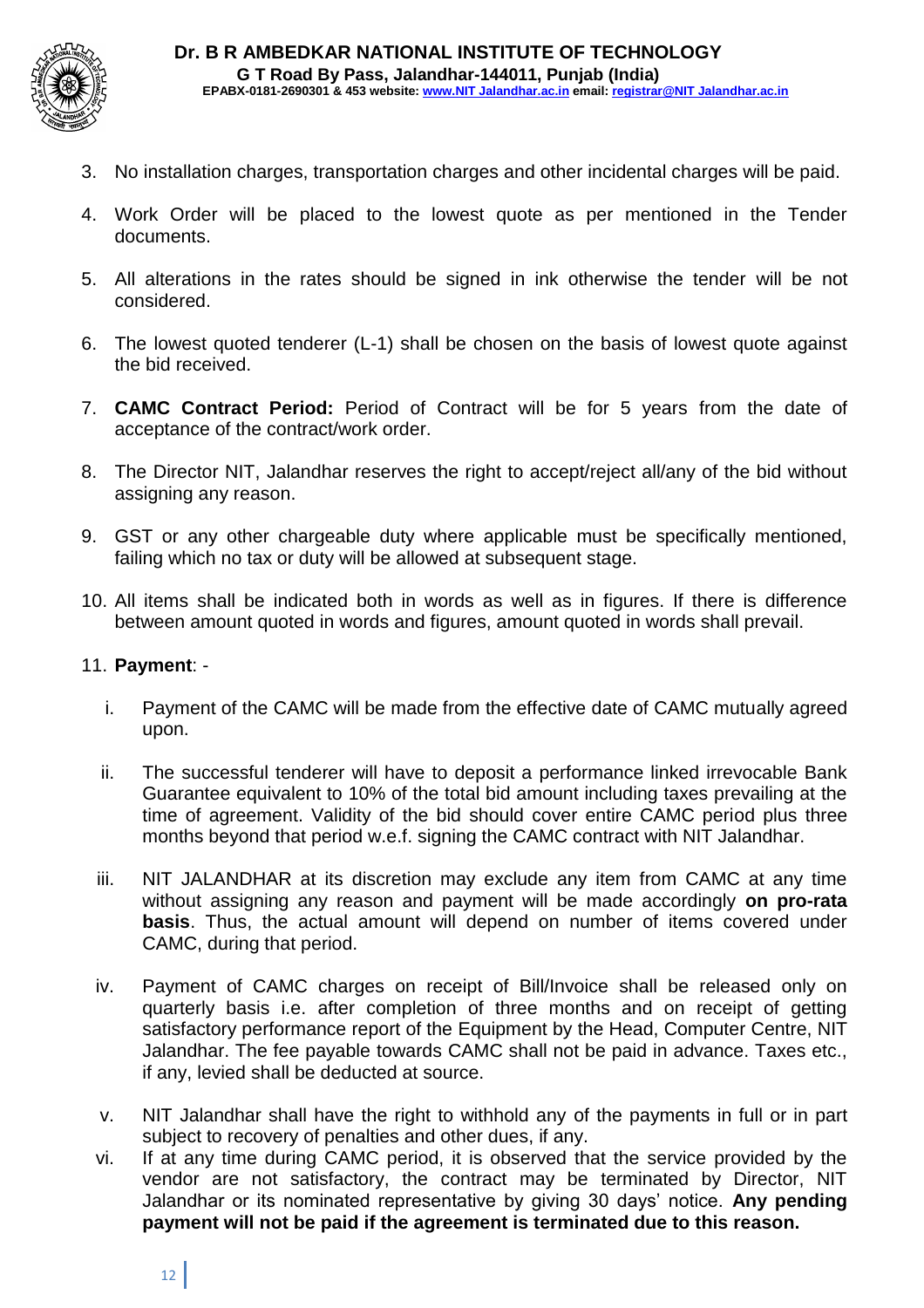

#### **Dr. B R AMBEDKAR NATIONAL INSTITUTE OF TECHNOLOGY G T Road By Pass, Jalandhar-144011, Punjab (India) EPABX-0181-2690301 & 453 website: www.NIT Jalandhar.ac.in email: registrar@NIT Jalandhar.ac.in**

#### 12. **Penalty**:

- **i.** The selected firm has to ensure that the problem reported and or equipment fault developed in the items under CAMC is resolved/rectified promptly within a maximum of three working days of reporting the call. If the firm fails to do so, a penalty of Rs. 2000/ per day complaint will be imposed for each day of delay beyond three working days irrespective of such pending complaints. No request to waive this penalty will be entertained even though the equipment fault is resolved later on. Frequent occurrence of such negligence i.e. failure to resolve the complaints within a maximum of three working days; would also lead to sufficient reason to terminate the CAMC contract from NIT Jalandhar end.
- **ii.** The selected firm has to perform timely preventive maintenance of all the Servers & Networking equipment once in a period of three months. Failing to perform preventive maintenance, a penalty of Rs. 5000/- per quarter will be deducted from CAMC payment.
- **iii.** In case, if the vendor is not able to repair/ replace the faulty equipment, NIT Jalandhar reserves the right to get it repair/ replace at its own level, without intimating the firm. The cost of the same would be deducted from the CAMC amount of the vendor.
- 13. **COMMENCEMENT OF WORK:** The tenderer has to provide the services strictly as per stipulated date mentioned in the work order failing which the Director reserve the right to withdraw the work order placed to Service Provider.
- 14. **TENDER FEE & SECURITY DEPOSIT:** Tender document fee of Rs.500/- is not refundable. The Security Deposit of Rs. 30,000/- (which will be refundable the successful tenderer after expiry of contract period and other tenderers whom bids do not found lowest quote will be returned immediately. This security deposited will not carry any interest. This Security Money can be forfeited on the following reasons:
	- (a) In case whom award of work order is placed, if it refuses/ neglects/fails to execute the Work Order as per stipulated date mentioned in the work order,
	- (b) If the tenderer/tenderer, withdrawals its bids during the period of validity. In case any tenderer withdraws their offer before the validity of their offer, the Security so deposited will be forfeited.
- 15. **TERMINATION OF CONTRACT:** Director NIT, Jalandhar reserves the right to terminate the contract of above said work order without any reason by giving a notice of 30 days during the contract period. In case Service Provider fails to provide satisfactory services and Conformity with terms & conditions of tender document, Director, NIT Jalandhar reserves the right to withdraw the work order immediately.

#### **Read and Accepted**

**(Signature & Stamp of Tenderer)**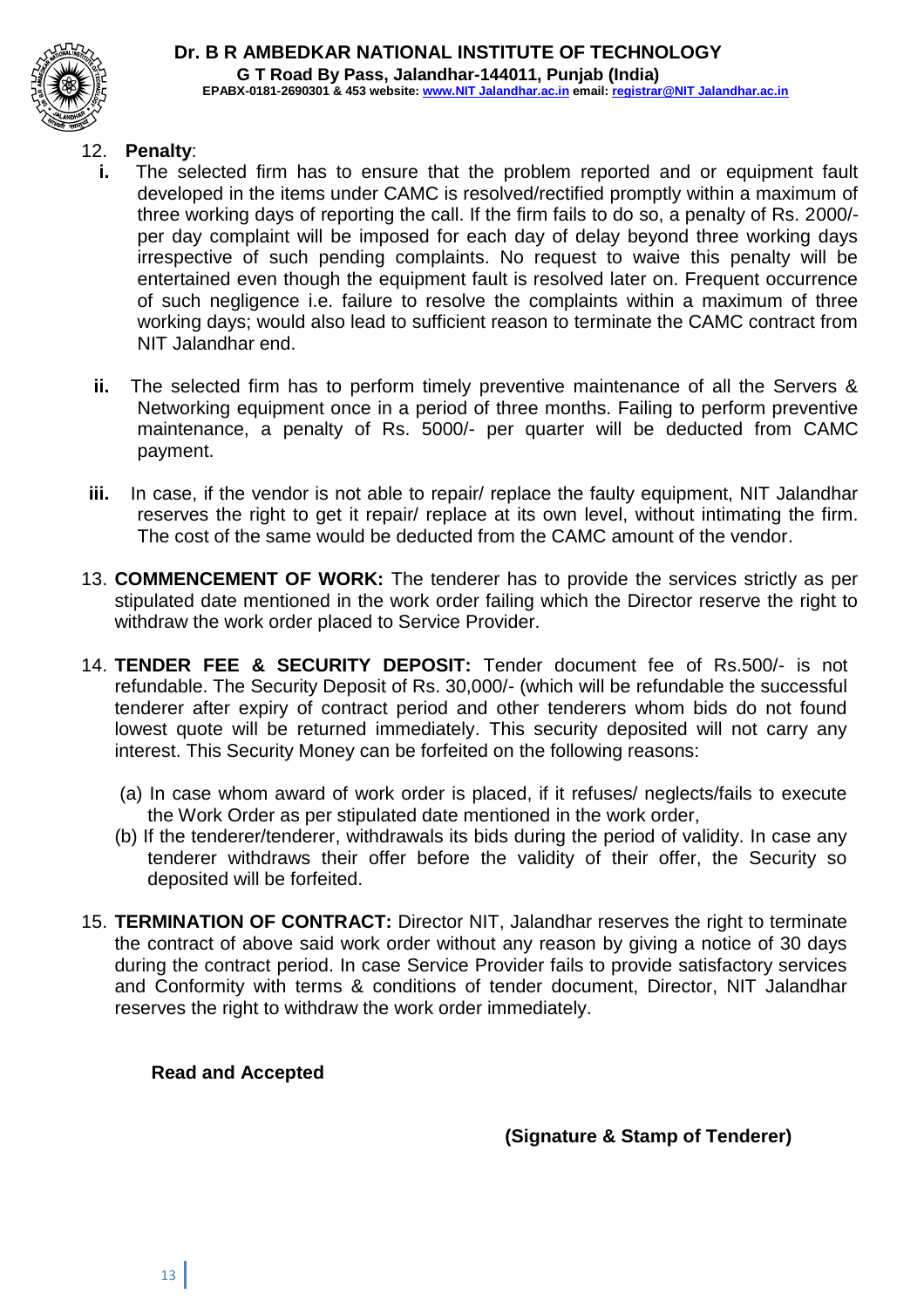

#### **Acceptance**

We\_\_\_\_\_\_\_\_\_\_\_\_\_\_\_\_\_\_\_\_\_\_\_\_\_\_\_\_ read and accept the instructions to the tenderer, terms & conditions and all other documents as mentioned in the tender and shall comply with them strictly.

Name of Tenderer \_\_\_\_\_\_\_\_\_\_\_\_\_\_\_\_\_\_\_\_\_\_

**Signature** 

Address \_\_\_\_\_\_\_\_\_\_\_\_\_\_\_\_\_\_\_\_\_\_\_\_\_\_\_\_

\_\_\_\_\_\_\_\_\_\_\_\_\_\_\_\_\_\_\_\_\_\_\_\_\_\_\_\_\_\_\_\_\_\_\_

\_\_\_\_\_\_\_\_\_\_\_\_\_\_\_\_\_\_\_\_\_\_\_\_\_\_\_\_\_\_\_\_\_\_\_

Seal of firm:

Date: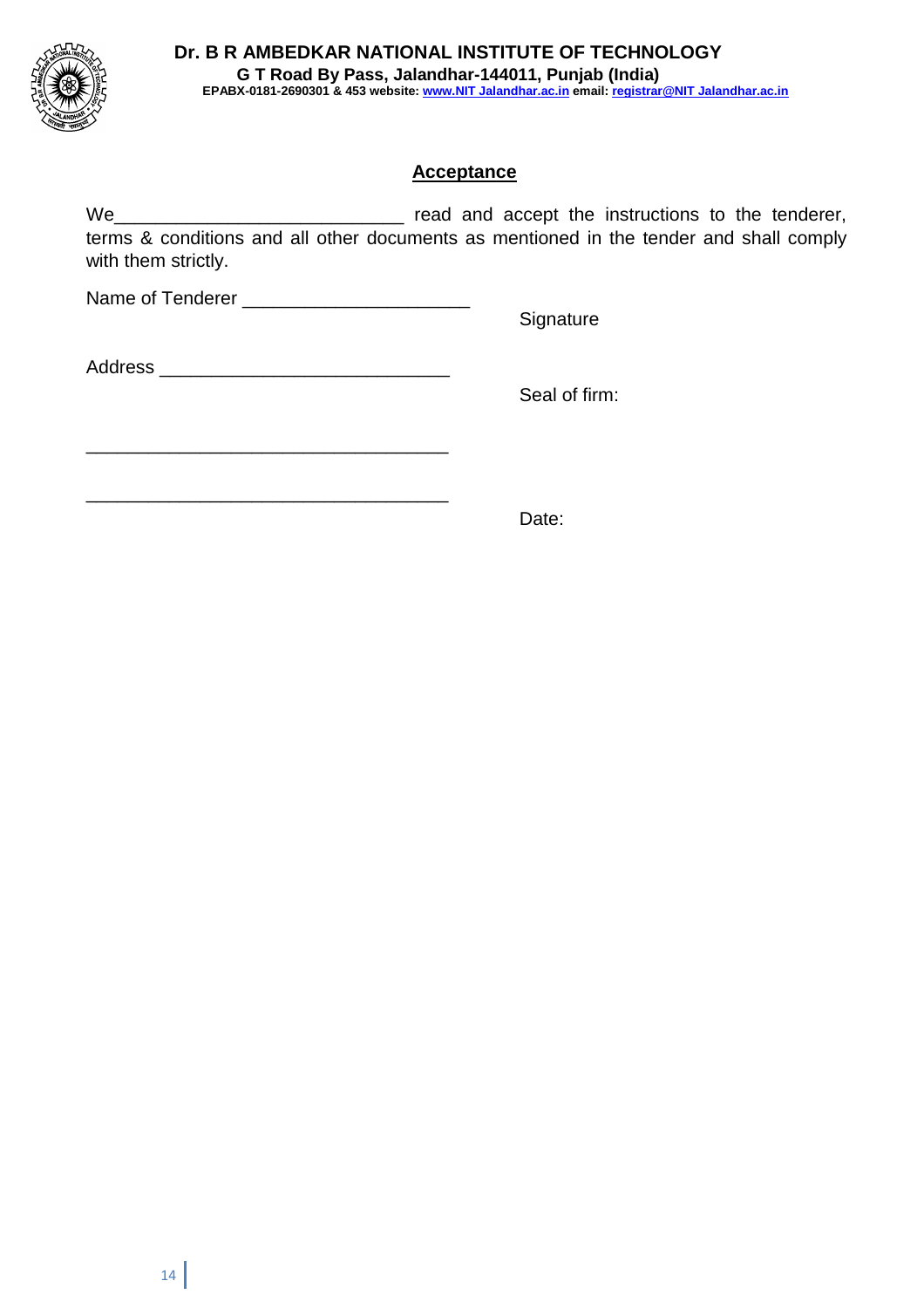

#### **Annexure "A"**

### **Specifications/Technical Bid**

| Sr.<br>No.     | <b>Description of Items</b>                       | <b>Details</b>          |
|----------------|---------------------------------------------------|-------------------------|
|                | 24 Port Access PoE Switch.                        | 08 Nos.                 |
|                | 10 G Base-LR SFP Module Enterprise Class          | 04 Nos.                 |
|                | 1000 Base-T SFR transceiver module for category 5 | 08 Nos.                 |
|                | copper wire                                       |                         |
| 2              | <b>CAMC</b> Period:                               | 5 years                 |
| 3              | <b>Service Visits</b>                             | As per tender documents |
| $\overline{4}$ | Copy of PAN Number, GST Registration Number       | Copies to be Enclosed   |
| 5              | Breakdown calls to be attended within same day    | As per tender document  |
| 6              | Must be a reputed firm                            | Yes                     |
|                | Must have uploaded experience of                  | 3 years                 |

DECLARATION: I hereby declare that details furnished above true and correct. I have read over theentire terms and conditions of the tender document and abide by the same.